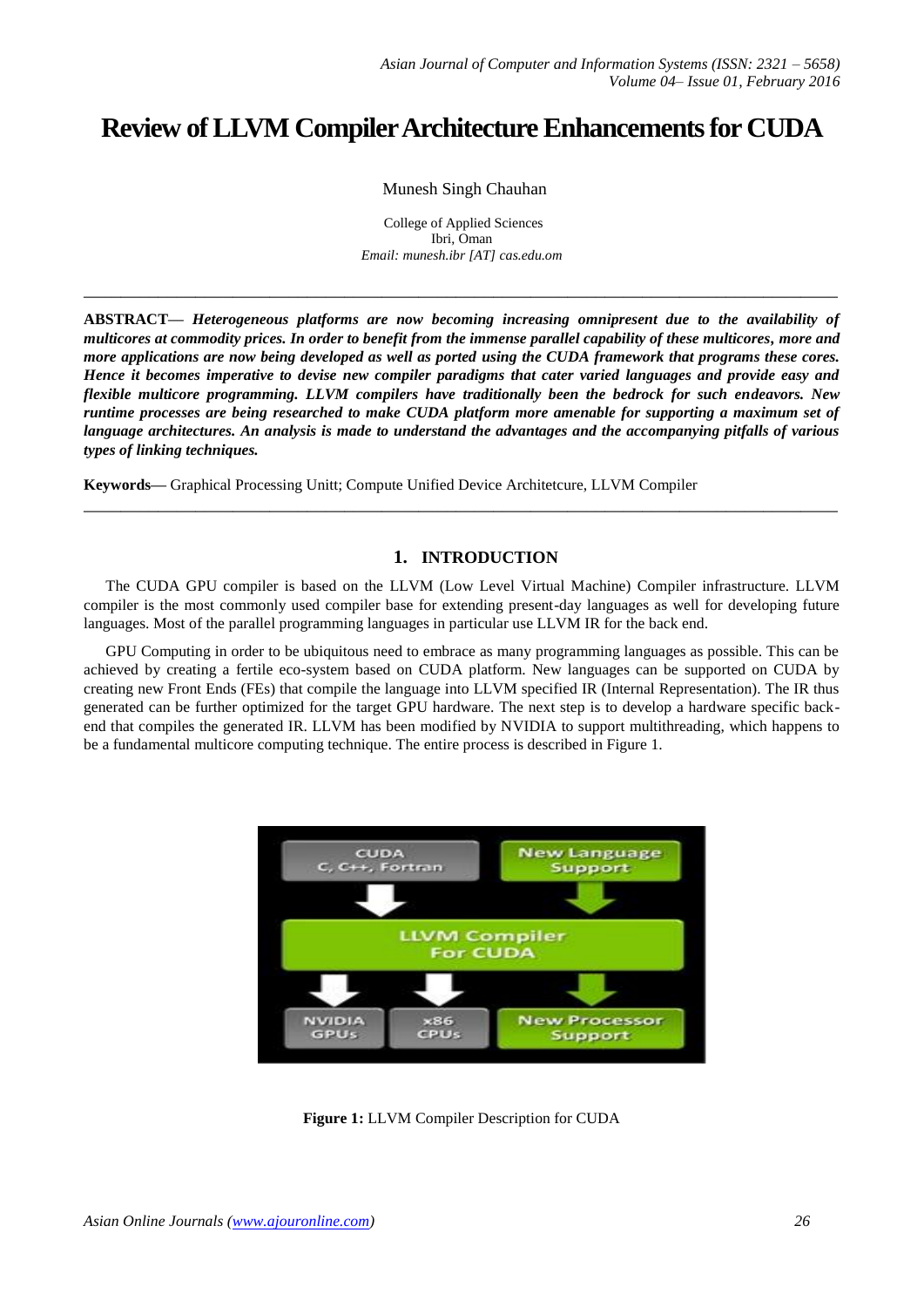The benefits of supporting multiple languages using LLVM are outlined briefly as under:

- 1. Each language possesses its unique characteristic features that aid parallel execution, such as multithreading, modular procedures, etc.
- 2. CUDA based GPU computing can only become all-pervasive if it can support multiple language sets.

A parallel computing platform that supports multiple languages tends to encourage researchers from diverse fields and backgrounds. This in fact benefits in speeding-up legacy and erstwhile applications that have been languishing for want of phenomenal computing power.



**Figure 2**: LLVM Compiler Description for CUDA

## **2. LLVM COMPILER**

The LLVM compiler comprises of front and back end. The front end takes the lexical elements of the program syntax and parses it into an Intermediate Representation called LLVM IR byte code (Fig 2). The backend comprise code optimization and machine executable generation modules which specifically target a particular hardware. In order to cater CUDA parallel framework, LLVM backend has been modified by NVIDIA to provide parallel primitives.



**Figure 3**: LLVM System Architecture Design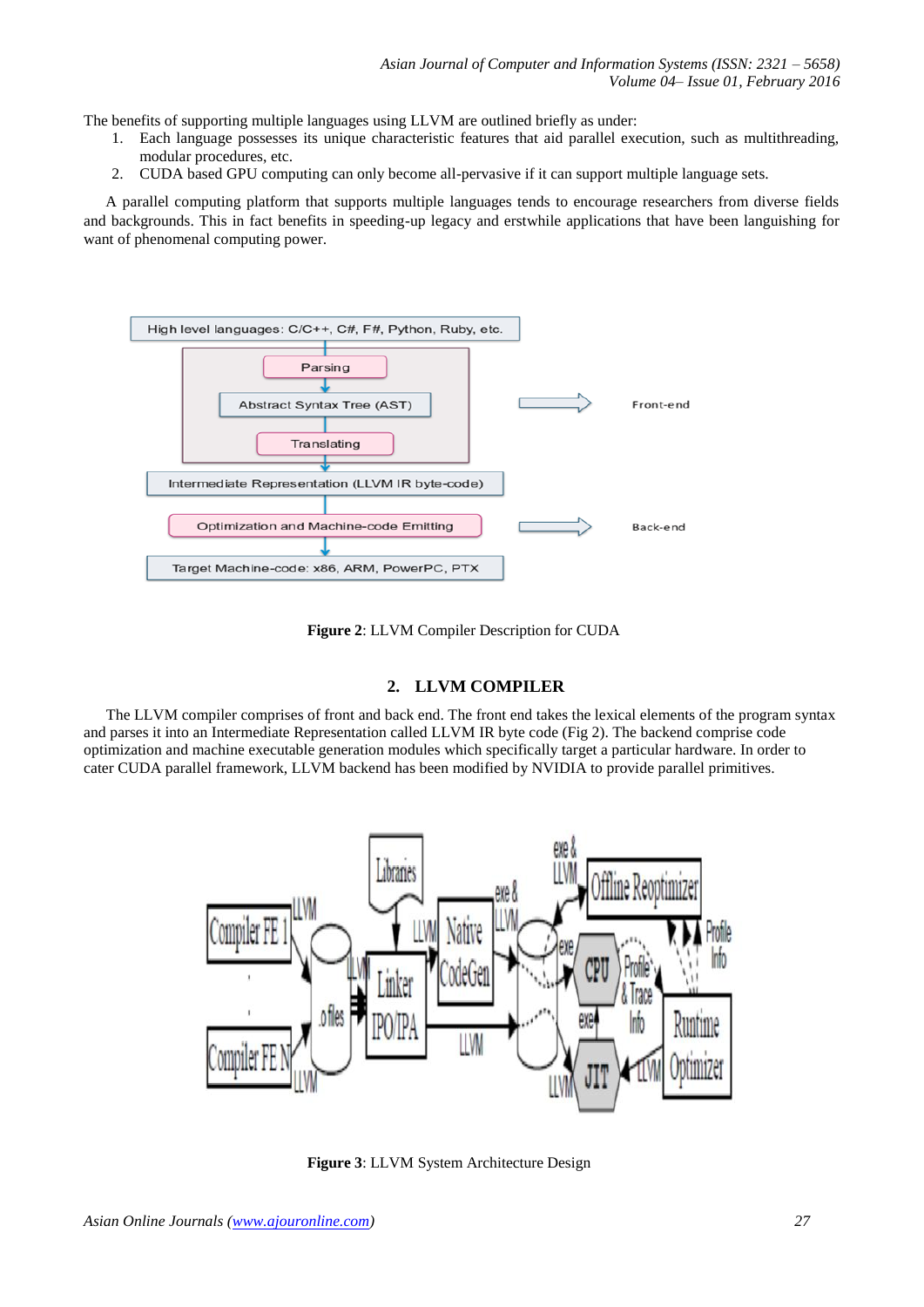# **3. CUDA COMPILATION, WORKFLOW & ARCHITECTURE**

CUDA stands for Compute Unified Device Architecture. The primary aim of CUDA framework is to provide a platform for harnessing the multithreading capabilities of GPUs (Figure 3). It provides a seamless integration of many well-known languages such as C, C++ into a parallel framework that provides both multi-threading and memory management techniques. Further, it constricts the learning curve which otherwise would have been quite steep if a new parallel language was designed from scratch.

Before going through the workflow, CUDA Compiler Architecture provides the blueprints necessary to describe the various compilation tools that go in executing a typical CUDA parallel source code.

In order to understand the workflow pattern of a CUDA NVCC compiler, Figure 4 dissects the program flow and explains the typical heterogeneous behavior of CUDA that utilizes both the CPU and the GPUs.



 **Figure 4:** CUDA Backend Compiling & Linking (Source: QuantAlea)

The program is a composite one and proceeds to execute serial segment of code on the CPU whereas the parallel code is sent in the form of kernels that run synchronously on the GPUs. Within the kernel, the codes (mainly the hotspots) are asynchronously distributed over a grid hierarchy of threads that are capable of independent execution.

The specifications of CUDA framework are shown in Table 1 [4].

| Table 1: CUDA Framework Specification |  |
|---------------------------------------|--|
|---------------------------------------|--|

| <b>Kernel Language</b>                                                                                    | <b>PCUDA C/C++</b>                                                                                           |
|-----------------------------------------------------------------------------------------------------------|--------------------------------------------------------------------------------------------------------------|
| IR<br><b>ISA</b><br>Machine Code<br>Front End Compiler<br><b>Back End Compiler</b><br><b>JIT</b> Compiler | <b>LLVM/NVVM</b><br><b>PTX</b><br><b>SASS</b><br>NVCC Compiler<br><b>NVVM</b> Compiler<br><b>CUDA</b> Driver |
|                                                                                                           |                                                                                                              |

The CUDA NVVM compiler which is a backend compiler is built in conjunction with LLVM. NVVM has three parts: NVVM IR Specification, NVVM Compiler API, LibDevice. The backend of the CUDA compiler plays a vital role in converting the NVVM IR to the target architecture. Each generated IR module is matched to a template before being linked together into a single PTX Module. Finally the PTX Module is loaded and converted into a program object (Figure 5).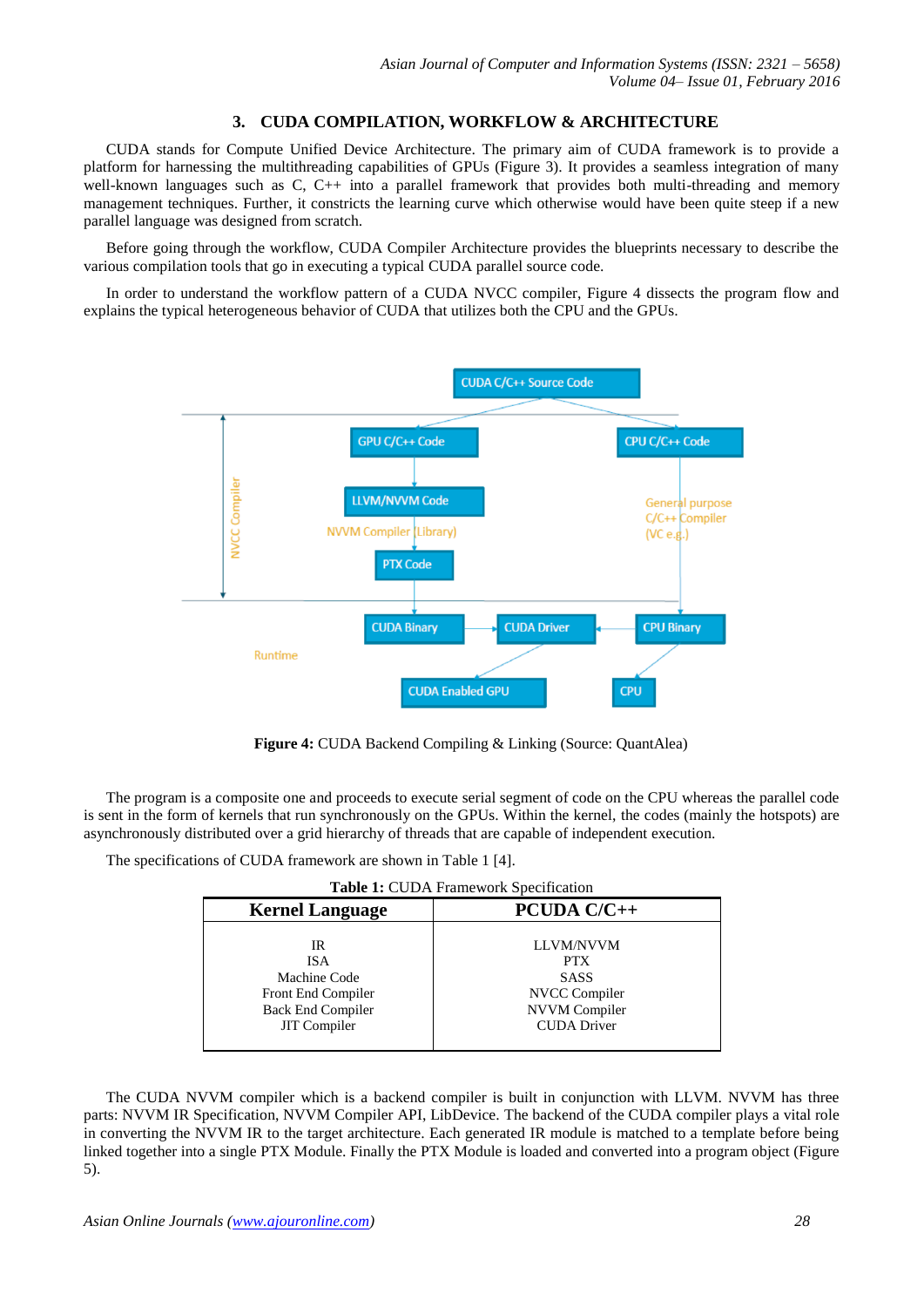

 **Figure 5:** CUDA Backend Compiling & Linking (Source: QuantAlea)

# **4. NEED FOR A NEXT GENERATION COMPILER PLATFORM FOR GPUS**

The clamor for pitching in GPUs for all computational need is short-sighted. GPUs are not the panacea for all general purpose computing tasks. Simple and relatively small applications do not need GPU multithreading model. In fact the applications suffer delays and bottlenecks as very few threads are spawned. Hence there is a need for a new programming model that deals with efficient and automatic in-lining using annotations. This is also referred to as directive based programming [5]. This method provides improved user controlled parallelism using time-proven libraries (directives). Examples of annotation based parallel programming are OpenACC and Open HMPP.

The major disadvantage of the directive based languages is that their compilers do not support generation and invoking of GPU kernels for hotspots such as iterative for and while loops. This severely limits the parallelization efficiency.

In order to mitigate the drawbacks of Directive-Based programming model, Domain Specific Languages (DSL) provide domain specific algorithm enhancements for parallelization. It provides another layer of abstraction and creates avenues for developer interventions in domain specific algorithm parallelization. One of a popular DSL is Halide that is used in image processing applications. But DSL carry an inherent drawback. It needs domain specific programming interventions from developers which at times can be quite challenging.

The other option widely used for enhancing parallelism through compilers is automatic analysis using polyhedral method. Polyhedral analysis for automatic code generation has been widely used in many language conversion tools.

Despite different options available for developing fast parallel compilers as outlined above all the above methods require manual intervention and modification in the code. Thus the challenge to develop efficient compilers still remains elusive.

The expected features needed in a parallel compiler are listed below [5]:

- 1. Support for all major programming languages.
- 2. Automatic conversion of parallel hotspots into GPU kernels.
- 3. Automatic code generation process.
- 4. Less memory traffic between global memory and GPU.
- 5. Compatible with other parallel programming paradigms, such as OpenCL, MPI, etc.

### **5. DESCRIPTION OF THE PRESENT NVCC (CUDA C/C++) BUILD PROCESS**

The nvcc compiler generates three categories of code [6]:

- 1. Host object code (compiled with  $g_{++}$ )
- 2. Device object code
- 3. Device assemble code (PTX)

All the above three categories of code are compiled into a single fat binary.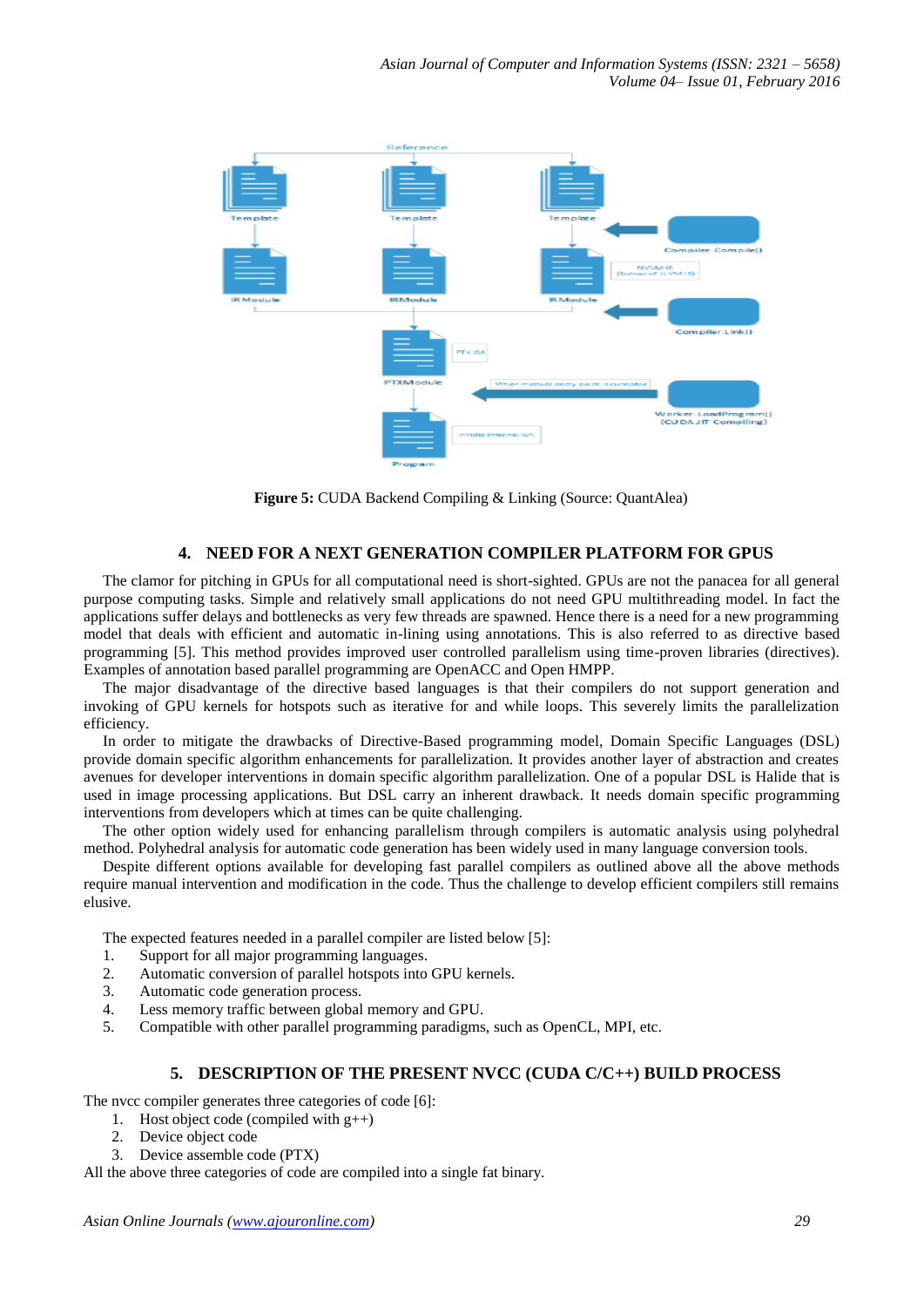Three different pathways are taken when a fat binary code is compiled. The pathways taken depend on the following:

- 1. If the fat binary is made of device code, the code is executed immediately.
- 2. If the fat binary code is a PTX assembly then it is compiled by JIT compiler and run on the GPU.
- 3. If none, the code is not run.

A simplified diagram of the NVCC build process is shown in Figure 6.



**Figure 6:** NVCC Build Process

### **CUDA Compute Compatibility and GPU Architecture**

CUDA toolkits come with different Compute Capability (CC) versions as they evolve with time. CUDA compute compatibility provides insight into various features of CUDA compiler. Some of the salient features are listed below:

- 1. Latest computing features supported by the current generation of the GPUs.
- 2. Specific language intrinsic properties such as double data types.
- 3. Specific device related features such as maxThreadsPerBlock, shared, texture memory sizes, warp size, etc.
- 4. Assembly version of the PTX (Parallel Thread Execution) code.
- 5. Legacy compatibility.

Some of the specific intrinsic of GPU architecture are also outlined as under:

- 1. The machine code is architecture specific and varies with different architectures.
- 2. Object code version.
- 3. Optimization techniques vary across architectures.
- 4. Binary code is architecture specific and is not compatible across architectures.

## **6. PROPOSED COMPILER ROADMAP**

As it is clearly seen, CUDA compiler (nvcc) suffers from the compatibility issue whenever a new generation GPU is launched. To maintain a persistent compilation technique is a challenging and tricky task. The major changes need to be done in the compiler build process. So far the compilers are modified to cater to drastic changes in the GPU architecture over a period in time. Some of these overhauls are outlined as under:

#### **1. Global memory addressing**

The global memory also known as device memory has seen major changes in its hardwiring. The most prominent change is in the access pattern, such as memory coalescing, broadcasting, bank-conflict-free access and dynamic access. These major issues have already been addressed. As a result for a major part of future GPU Memory Architecture evolution cycles, the status quo will prevail. This means that no new memory specific